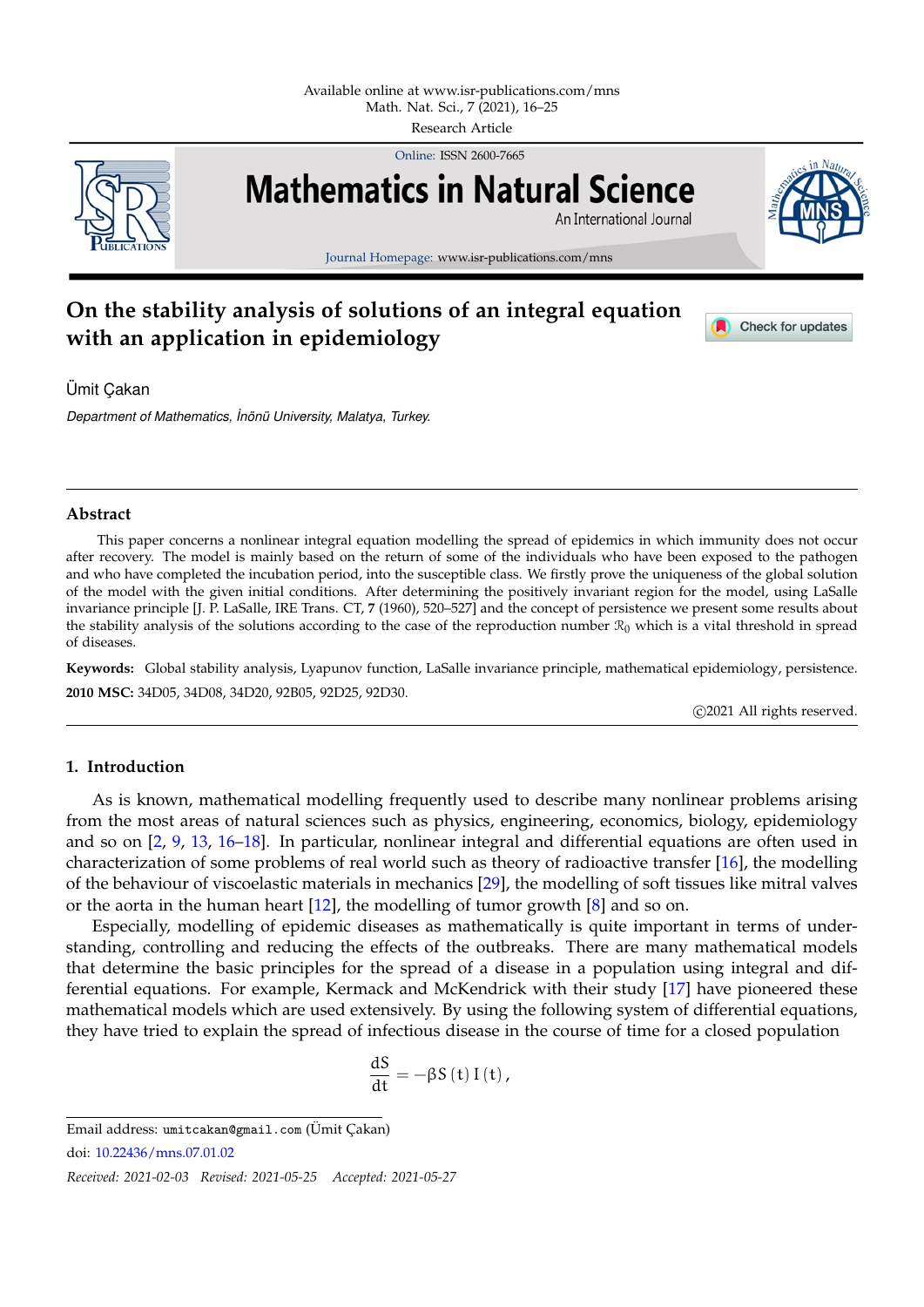$$
\frac{dI}{dt} = \beta S(t) I(t) - \gamma I(t),
$$
  

$$
\frac{dR}{dt} = \gamma I(t).
$$

In the model, known as SIR model, the population has been divided into non-intersecting three groups; Susceptibles (S), Infectious (I) and Recovered (R). β is the effective contact rate between S and I. γ represents the recovery rate of infectious. Then many authors studied on this model, [\[1,](#page-9-9) [4,](#page-9-10) [5,](#page-9-11) [22–](#page-9-12)[25\]](#page-9-13).

Also, for many important diseases, there is a significant incubation period during which individuals have been infected but are not yet infectious themselves. In general, the individuals in the incubation period are evaluated in a separate compartment E (Exposed). In the literature, there are many results about such epidemic models [\[11,](#page-9-14) [19,](#page-9-15) [26,](#page-9-16) [27\]](#page-9-17).

In [\[26\]](#page-9-16) the authors analyzed a SEIR epidemic model in which prophylactic for the exposed individuals is included. They considered that there were transitions from class E to I and R without any delay terms.

Korobeinikov, in [\[19\]](#page-9-15), presented global properties of a SEIR model with horizontal and vertical transmissions.

Also, as it is known, in some epidemic diseases, any long-lasting immunity may not be formed against the pathogen after recovery and such diseases could be modeled via SIRS or SEIRS form, [\[3\]](#page-9-18). Moreover in some diseases especially transmitted by bacteria such as tuberculosis, meningitis and gonorrhea even short-term immunity do not occur. That is, the infectious return to the susceptible class on recovery because the disease confers no immunity against reinfection, [\[6\]](#page-9-19). Since no need for recovery class, such diseases could be modeled via SIS or SEIS form. In the literature, there are many mathematical models given via these forms, [\[7,](#page-9-20) [19,](#page-9-15) [30\]](#page-9-21). In [\[19\]](#page-9-15) the author considers a SEIS model without any delay terms. According to this model an infective either returns to the susceptibles compartment immediately after recovery, or dies.

On the other hand, in addition to differential equations, integral equations are also used in epidemiology. In 1980, Hethcote and Tudor [\[15\]](#page-9-22) used a system of nonlinear Volterra integral equations of convolution type to describe endemic infectious diseases for which infection confers permanent immunity. Then the system used in this paper was reduced to the system of ordinary differential equations known as the SIR model.

Also G. Gripenberg in the paper [\[14\]](#page-9-23) studied the following integral equation which arises in the study of the spread of an infectious disease that does not induce permanent immunity

$$
x\left(t\right)=k\left[q\left(t\right)-\int_{0}^{t}A\left(t-s\right)x\left(s\right)ds\right]\left[h\left(t\right)-\int_{0}^{t}B\left(t-s\right)x\left(s\right)ds\right],\;t\in\left[0,\infty\right).
$$

Where, it is assumed that, in a population with constant size K, the average of infectivity of an individual infected at time s is proportional to  $B(t-s)$  at time t. If the rate at which individuals susceptible to the disease have become infected up to time t is  $x(s)$ ,  $s < t$ , then the integral  $\int_{-\infty}^{t} B(t-s)x(s) ds$  will be approximately proportional to the total infectivity. If the cumulative probability function for the less of approximately proportional to the total infectivity. If the cumulative probability function for the loss of immunity of an individual infected at time s is  $1 - A(t-s)$ ,  $t \ge s$ , then  $K - \int_{-\infty}^{t} A(t-s)x(s) ds$  will approximate the number of susceptibles.

In this paper we deal with the following equation modeling the spread of epidemics in which immunity does not occur after recovery.

<span id="page-1-0"></span>
$$
x(t) = g(0) + \int_0^t u(s, x^s) ds, t \ge 0,
$$
  
\n
$$
x(t) = g(t), -\tau \le t \le 0.
$$
\n(1.1)

Where  $g, x^s \in C([-\tau,0], [0,1]^2), x^s(\theta) = x(s+\theta)$  and  $x \in C([-\tau,\infty), [0,1]^2)$ . Also  $u : [0,\infty) \times \Omega \to$ [0, 1]<sup>2</sup> such that  $Ω ⊂ C ([-\tau, 0], [0, 1]^2)$ .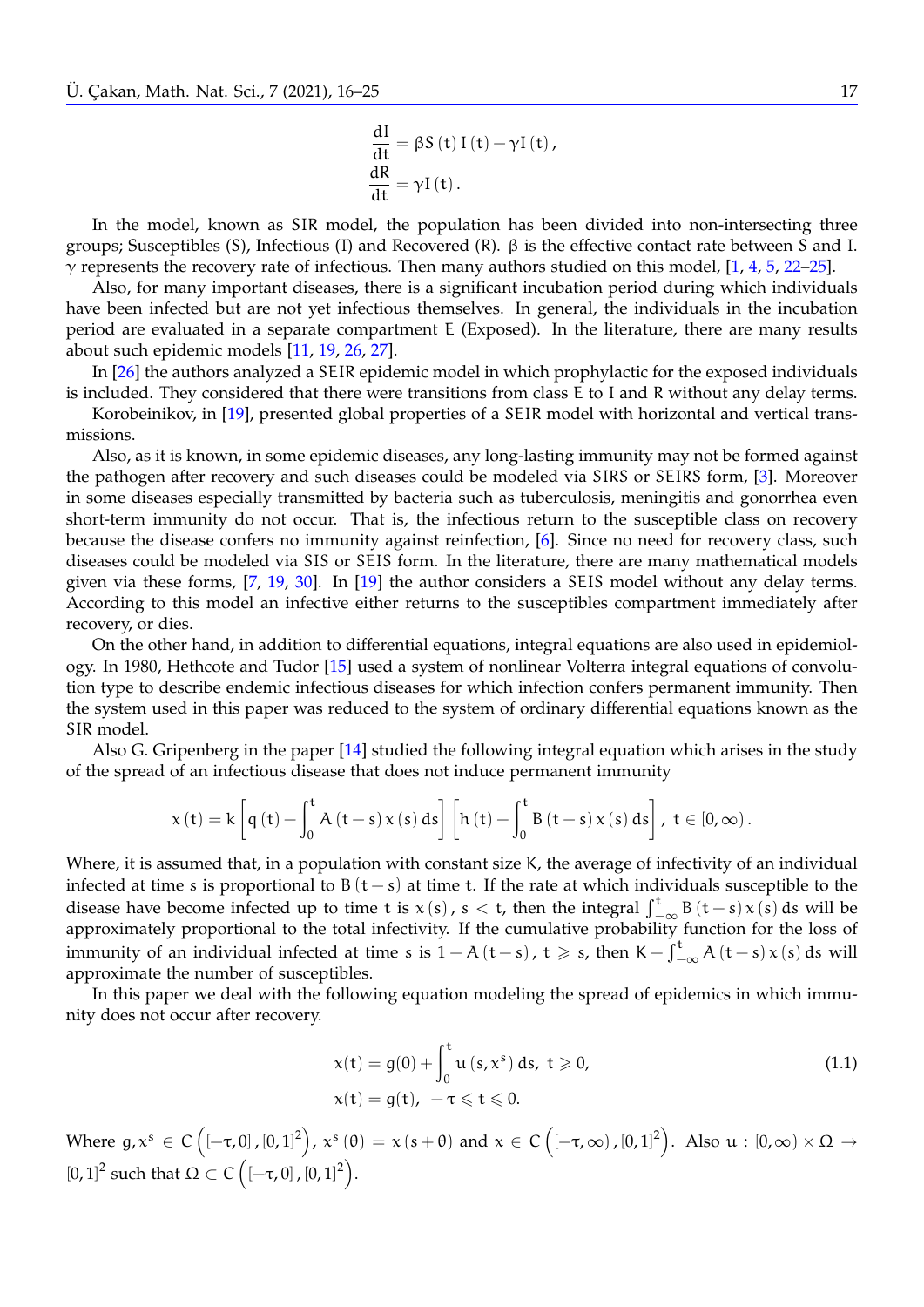We should immediately note that the equation [\(1.1\)](#page-1-0) will turn to a SEIS model after appropriate choosing of mentioned functions. Unlike the assumption that all exposed individuals transfer to the infectious class, which is valid in classical SEIS models, in the model presented in this study, after the incubation period, exposed individuals either transfer to the infectious class or return to the susceptible class.

As known C ( $[-\tau, 0]$ ,  $\mathbb{R}^n$ ) is a Banach space of continuous functions, and  $\|\cdot\|_C$  denotes the norm on C ( $[-\tau, 0]$ ,  $\mathbb{R}^n$ ) and is defined by

$$
\left\|x\right\|_{C}=\sup\left\{\sum_{i=1}^{n}\left|x_{i}\left(t\right)\right|:-\tau\leqslant t\leqslant0\right\}.
$$

On the other hand we can say that the equation  $(1.1)$  has a unique solution if u is Lipschitz continuous according to the second variable in every compact subset  $M \subset \Omega$ . Indeed this result depends on Schauder fixed point theorem, [\[20\]](#page-9-24).

If we choose  $\mathfrak{u}(s,x^s) = f(x^s)$ ,  $g = (g_1, g_2)$  then finding the solution of the above system is equivalent to solving the following equation

<span id="page-2-0"></span>
$$
x'(t) = f(xt) , t \ge 0
$$
  
\n
$$
x_0 = g,
$$
\n(1.2)

where  $f : \Omega \to [0,1]^2$ .

We construct a mathematical model, (which consists of system of delay ordinary differential equations), for represent spreading of a disease in a closed population. We define this model by choosing  $x = (x_1, x_2), x_1 = S, x_2 = I$  and  $f = (f_1, f_2)$  in [\(1.2\)](#page-2-0) such that

$$
\begin{array}{l} {f_1}\left( x \right) = \mu \left( {1 - {x_1}\left( 0 \right)} \right) - \beta {x_1}\left( 0 \right){x_2}\left( 0 \right) + \left( {1 - p} \right)\beta {x_1}\left( { - \tau } \right){x_2}\left( { - \tau } \right){e^{ - \mu \tau }} + r{x_2}\left( 0 \right),\\ {f_2}\left( x \right) = p\beta {x_1}\left( { - \tau } \right){x_2}\left( { - \tau } \right){e^{ - \mu \tau }} - \left( {\mu + r} \right){x_2}\left( 0 \right),\\ \end{array}
$$

with initial function  $x_1(t) = g_1(t)$ ,  $x_2(t) = g_2(t)$  for  $-\tau \le t \le 0$ .

<span id="page-2-2"></span>**Theorem 1.1.** *There exists a unique solution of the equation* [\(1.1\)](#page-1-0) *such that*  $f = (f_1, f_2)$  *with initial function*  $x_1(t) = g_1(t)$ ,  $x_2(t) = g_2(t)$  *for*  $-\tau \le t \le 0$ *.* 

*Proof.* The proof depends on the result in [\[3,](#page-9-18) [20\]](#page-9-24). So it is sufficient to show that f is Lipschitz continuous in every compact subset  $M \subset \Omega$ . Let  $x = (x_1, x_2)$ ,  $y = (y_1, y_2) \in M$ , then we can write from the description of f

<span id="page-2-1"></span>
$$
||f(x) - f(y)||
$$
  
\n
$$
= |f_1(x) - f_1(y)| + |f_2(x) - f_2(y)|
$$
  
\n
$$
= |\mu[y_1(0) - x_1(0)] + \beta[y_1(0) y_2(0) - x_1(0) x_2(0)]
$$
  
\n
$$
+ (1-p) \beta e^{-\mu \tau} [x_1(-\tau) x_2(-\tau) - y_1(-\tau) y_2(-\tau)] + r [x_2(0) - y_2(0)]|
$$
  
\n
$$
+ |p\beta e^{-\mu \tau} [x_1(-\tau) x_2(-\tau) - y_1(-\tau) y_2(-\tau)] + (\mu + r) [y_2(0) - x_2(0)]|
$$
  
\n
$$
\leq \mu |y_1(0) - x_1(0)| + \beta |y_1(0) y_2(0) - x_1(0) x_2(0)|
$$
  
\n
$$
+ \beta e^{-\mu \tau} [x_1(-\tau) x_2(-\tau) - y_1(-\tau) y_2(-\tau)] + r |x_2(0) - y_2(0)|
$$
  
\n
$$
+ (\mu + r) |y_2(0) - x_2(0)|
$$
  
\n
$$
\leq 2(\mu + r) ||x - y||_C + \beta |y_1(0) y_2(0) - y_1(0) x_2(0)|
$$
  
\n
$$
+ \beta |y_1(0) x_2(0) - x_1(0) x_2(0)| + \beta e^{-\mu \tau} |x_1(-\tau) x_2(-\tau) - y_1(-\tau) x_2(-\tau)|
$$
  
\n
$$
+ \beta e^{-\mu \tau} |y_1(-\tau) x_2(-\tau) - y_1(-\tau) y_2(-\tau)|
$$
  
\n
$$
\leq 2(\mu + r) ||x - y||_C + \beta (|y_1(0)| + |x_2(0)|) ||x - y||_C
$$
  
\n
$$
+ \beta e^{-\mu \tau} (|x_2(-\tau)| + |y_1(-\tau)|) ||x - y||_C.
$$
 (1.3)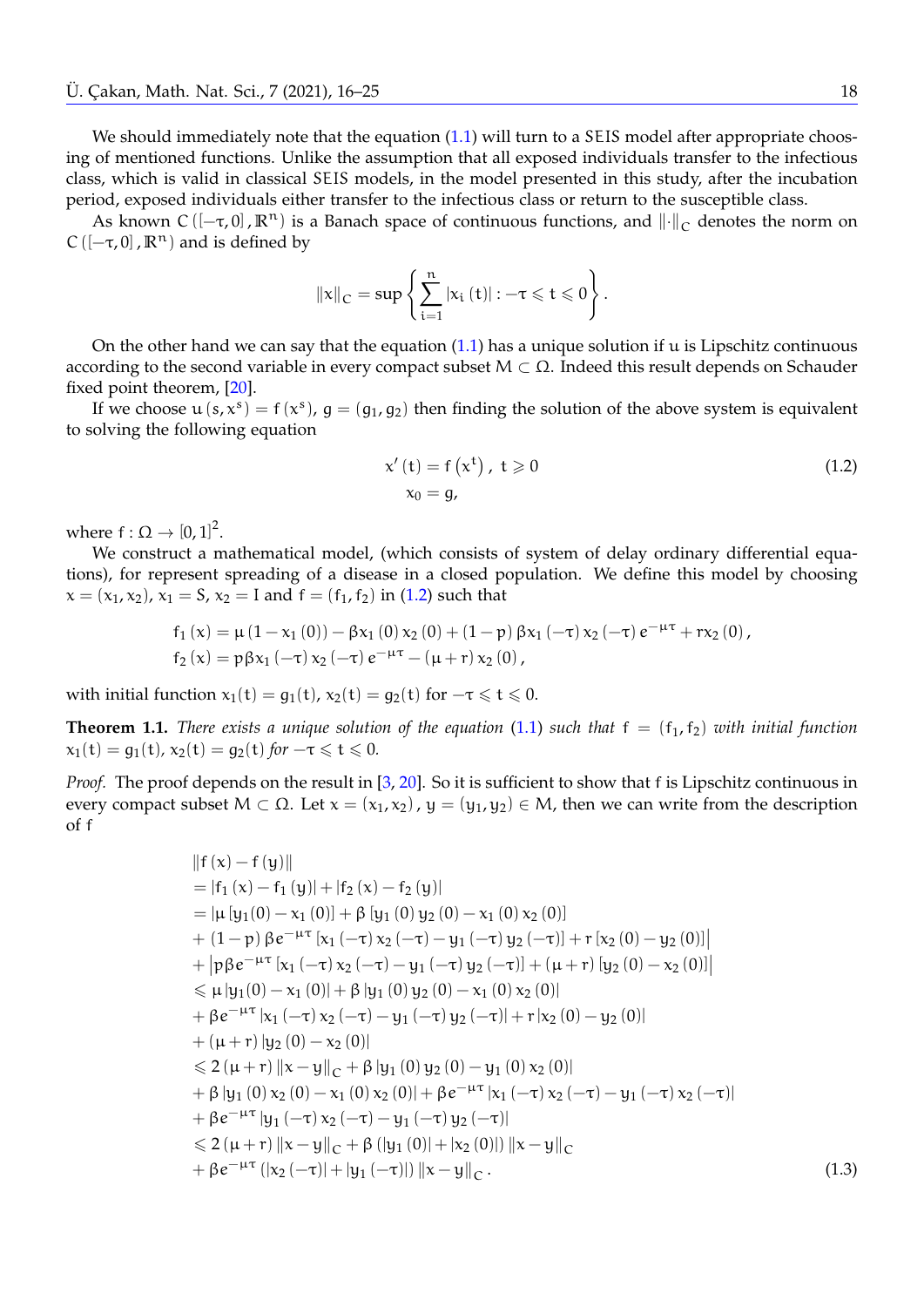Taking into account the facts  $e^{-\mu\tau} \leq 1$  and  $|x_i(\theta)| \leq 1$  for  $-\tau \leq \theta \leq 0$ ,  $i = 1, 2$  then we conlude

$$
\left\|f\left(x\right)-f\left(y\right)\right\|\leqslant 2\left(\mu+r+2\beta\right)\left\|x-y\right\|_C\text{,}
$$

from [\(1.3\)](#page-2-1). So if we take  $k \ge 2(\mu + r + 2\beta)$ , the inequality

$$
\left\|f\left(x\right)-f\left(y\right)\right\|\leqslant k\left\|x-y\right\|_C,
$$

holds in every compact subset  $M \subset \Omega$ . This completes the proof.

#### **2. Description of the model**

In this paper we form a compartmental model by dividing into three groups (S, E,I) of the population exposed to an infectious disease. In the model, we firstly assume that all new members of the population get involved in the susceptible class S at a constant rate  $\mu$ . Also the constant  $\mu$  represents the natural death rate of all compartments and we neglect disease induced deaths. So the total population  $N(t)$  is constant and equal to 1 for all  $t \ge 0$ . Incubation period is the time elapsed between exposure to the pathogen and when symptoms and signs are first apparent. Depending on the disease, the individual may or may not be infectious during the incubation period. We assume that  $τ$  denotes the incubation period for the model. Also, after the incubation period some of exposed (at rate p) become infectious and the others (at rate  $1 - p$ ) turn to class S. On the other hand,  $\beta$  is the transmission rate from susceptibles to E. Finally r denotes rate of recovery in which immunity does not occur.

Let we write  $\tilde{E}(t, \theta)$  to represent the number of individuals exposed and entered in the incubation period with exposure age θ (i.e, time elapsed since exposure to the pathogen) at time t.

Taking into account that the natural death rate  $\mu$  we obtain the description

<span id="page-3-0"></span>
$$
\widetilde{E}(t,\tau)=\beta S(t-\tau)I(t-\tau)e^{-\mu\tau},
$$

from the following initial value problem

$$
\left(\frac{\partial}{\partial t} + \frac{\partial}{\partial \tau}\right) \widetilde{E}(t, \tau) = -\mu \widetilde{E}(t, \tau), \quad \widetilde{E}(t, 0) = \beta S(t) I(t).
$$

So, depending all the above descriptions and equation [\(1.2\)](#page-2-0), we present a SEIS model given by the following system

$$
S'(t) = \mu(1 - S(t)) - \beta S(t) I(t) + (1 - p) \beta S(t - \tau) I(t - \tau) e^{-\mu \tau} + rI(t),
$$
  
\n
$$
E'(t) = \beta S(t) I(t) - \beta S(t - \tau) I(t - \tau) e^{-\mu \tau} - \mu E(t),
$$
  
\n
$$
I'(t) = p \beta S(t - \tau) I(t - \tau) e^{-\mu \tau} - (\mu + r) I(t).
$$
\n(2.1)

Where  $S(t)$ ,  $E(t)$  and  $I(t)$  denote the size of the subclasses: susceptibles, exposed to the pathogen and infectious individuals at time t, respectively. Only susceptible individuals that have contact with infectious at time  $t - \tau$ , become infectious at time t provided that they have survived the incubation period of τ. Thus taking into account that the number of new individuals exposed to the pathogen at time  $t - \tau$  is  $\beta S(t - \tau) I(t - \tau)$ , and only p-ratio of exposed get infectious then the incidence of newly infectious is given by the mass action term  $p\beta S(t-\tau) I(t-\tau) e^{-\mu \tau}$ .

Also we write N(t) to show the total number of the population at time t such that  $S(t) + E(t) + I(t) =$  $N(t) \equiv 1$  for all  $t \ge 0$ . Naturally, the functions S, E, I, N are nonnegative and all parameters are positive. We should immediately that since  $E(t) = 1 - S(t) - I(t)$ , function E does not affect the solution of [\(2.1\)](#page-3-0) and so it can be omitted. Hence we mean the following system by the model

$$
S'\left(t\right)=\mu(1-S(t))-\beta S\left(t\right)I\left(t\right)+\left(1-p\right)\beta S\left(t-\tau\right)I\left(t-\tau\right)e^{-\mu\tau}+rI\left(t\right),
$$

 $\Box$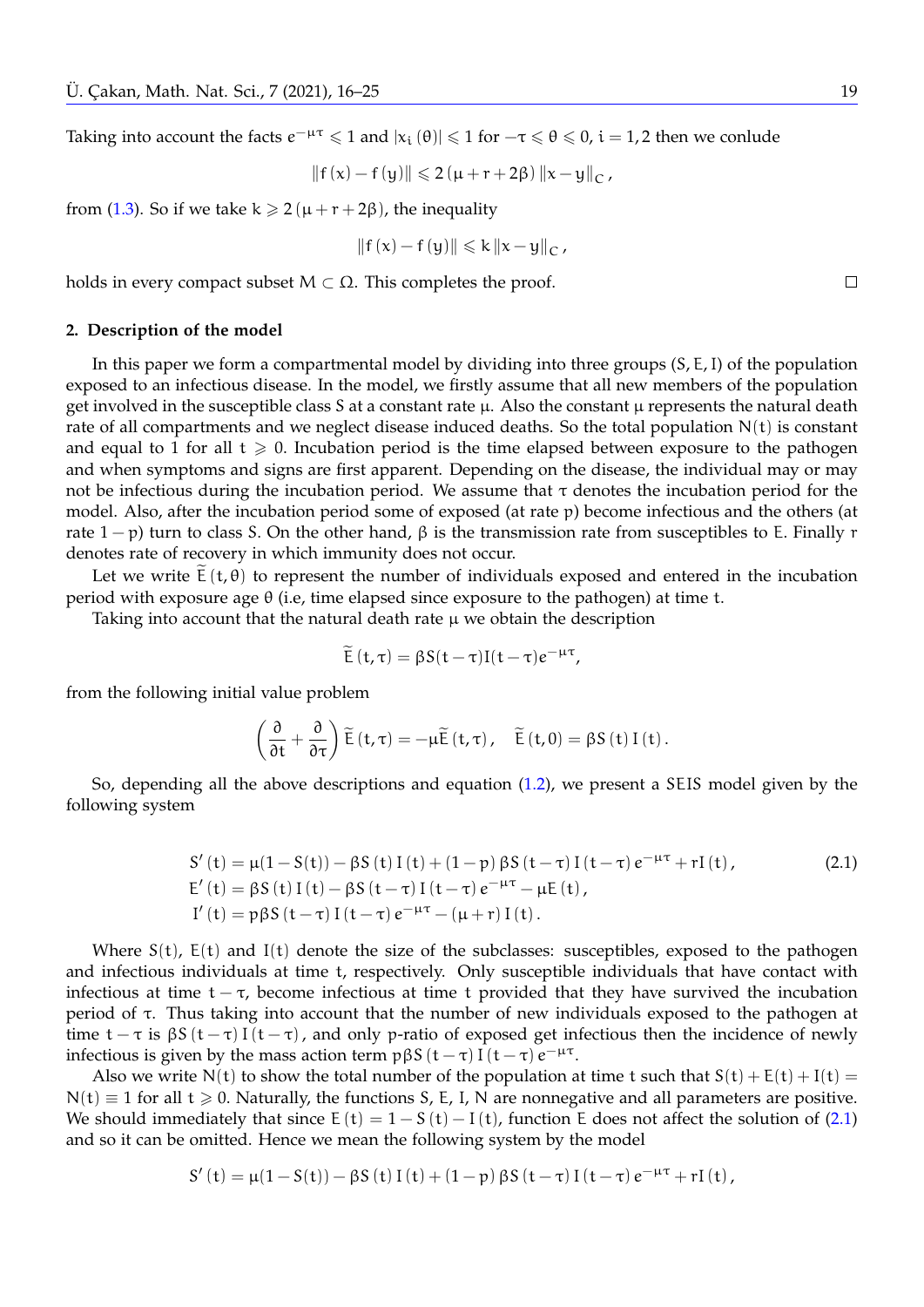$$
I'(t) = p\beta S(t-\tau) I(t-\tau) e^{-\mu\tau} - (\mu+r) I(t), \qquad (2.2)
$$

with initial function  $S(t) = g_1(t)$ ,  $I(t) = g_2(t)$  for  $-\tau \leq t \leq 0$ . It can be easily seen that Theorem [1.1](#page-2-2) guarantees the uniqueness of the global solution of the model. Now we present the positively invariant set for the model by using a similar method in [\[3\]](#page-9-18).

#### **Theorem 2.1.** *The set*

$$
\Psi=\left\{\left(S,I\right)\in C\left(\left[-\tau,0\right],\left[0,1\right]^2\right):\beta\int_{-\tau}^0S\left(\theta\right)I\left(\theta\right)e^{\mu\theta}d\theta\leqslant1-S\left(0\right)-I\left(0\right)\right\},
$$

*is positively invariant for the model* [\(2.2\)](#page-4-0)*.*

*Proof.* Let

<span id="page-4-0"></span>
$$
\beta \int_{-\tau}^{0} S\left(\theta\right) I\left(\theta\right) e^{\mu \theta} d\theta \leqslant 1-S\left(0\right)-I\left(0\right).
$$

If we define

$$
F(t) = 1 - S(t) - I(t) - \beta \int_{t-\tau}^{t} S(\theta) I(\theta) e^{\mu(\theta - t)} d\theta,
$$

then  $F(0) \ge 0$ . On the other hand

$$
F'(t) = -S'(t) - I'(t) - \beta [S(t) I(t) - S(t-\tau) I(t-\tau) e^{-\mu \tau}]
$$
  
\n
$$
- \mu \beta \int_{t-\tau}^{t} S(\theta) I(\theta) e^{\mu(\theta-t)} d\theta
$$
  
\n
$$
= -\mu + \mu S(t) + \beta S(t) I(t) - (1-\rho) \beta S(t-\tau) I(t-\tau) e^{-\mu \tau}
$$
  
\n
$$
- rI(t) - \rho \beta S(t-\tau) I(t-\tau) e^{-\mu \tau} + (\mu + r) I(t)
$$
  
\n
$$
- \beta S(t) I(t) + \beta S(t-\tau) I(t-\tau) e^{-\mu \tau} - \mu \beta \int_{t-\tau}^{t} S(\theta) I(\theta) e^{\mu(\theta-t)} d\theta
$$
  
\n
$$
= -\mu + \mu S(t) + \mu I(t) - \mu \beta \int_{t-\tau}^{t} S(\theta) I(\theta) e^{\mu(\theta-t)} d\theta
$$
  
\n
$$
= -\mu \left(1 - S(t) - I(t) - \beta \int_{t-\tau}^{t} S(\theta) I(\theta) e^{\mu(\theta-t)} d\theta\right)
$$
  
\n
$$
= -\mu F(t).
$$

This result shows that  $F(0) \ge 0$  implies  $F(t) \ge 0$  for all  $t \ge 0$ . Also it means that if  $S(0) + I(0) \le 1$  then  $S(t) + I(t) \le 1$  for all  $t \ge 0$ . These results complete the proof.  $\Box$ 

**Corollary 2.2.** *Individuals who complete the incubation period at time* t *are those exposed to the pathogen at time* t − τ*. Therefore, for* t = 0*, the total number of exposed and survived individuals in* [−τ, 0] *(represented by*  $\beta \int_{-\tau}^{0} S(\theta) I(\theta) e^{\mu \theta} d\theta$ *)* should not exceed the size of class E at time  $t = 0$  (E(0) = 1 – S(0) – I(0)). This is *needed, so that the model can be epidemiologically meaningful, and this condition is satisfied in* Ψ*.*

Now, let us find the disease-free equilibrium point of the system  $(2.2)$ . Let  $(S(t), I(t)) = (\bar{S}, \bar{I})$  be an equilibrium of the model. Then, solving the system of algebraic equations

$$
0 = \mu \left(1 - \bar{S}\right) - \beta \bar{S}\bar{I} + (1 - p)\beta \bar{S}\bar{I}e^{-\mu\tau} + r\bar{I},
$$
  
\n
$$
0 = p\beta \bar{S}\bar{I}e^{-\mu\tau} - (\mu + r)\bar{I},
$$
\n(2.3)

we find the disease-free equilibrium point of the model as  $P_0 = (S_0, I_0) = (1, 0)$ .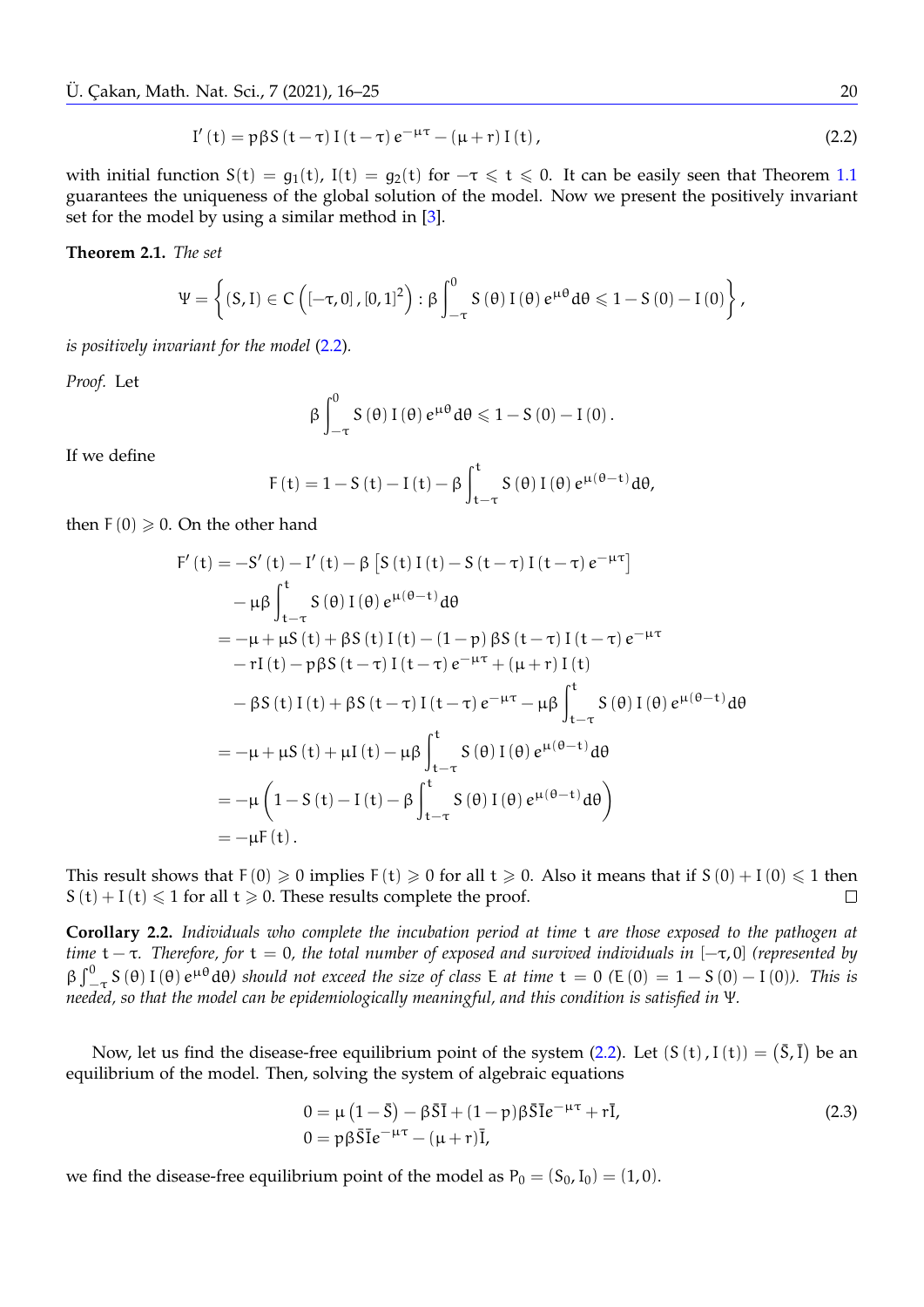### <span id="page-5-1"></span>**3. Stability analysis of the model**

By using the next generation matrix method [\[10\]](#page-9-25) we can calculate basic reproduction number  $\mathcal{R}_0$ . Let  $X = (I, S)^T$ , so model [\(2.2\)](#page-4-0) can be written as

$$
\frac{\mathrm{d}X}{\mathrm{dt}} = \mathcal{P}(X) - \mathcal{F}(X),
$$

such that

$$
\mathcal{P}(X) = \left[ \begin{array}{c} \mathfrak{p} \beta S \left( t - \tau \right) I \left( t - \tau \right) e^{-\mu \tau} \\ 0 \end{array} \right],
$$

and

$$
\mathcal{F}(X)=\left[\begin{array}{c} \left(\mu+r\right)I\left(t\right) \\ \beta S\left(t\right)I\left(t\right)-\mu(1-S(t))-\left(1-p\right)\beta S\left(t-\tau\right)I\left(t-\tau\right)e^{-\mu\tau}-rI\left(t\right) \end{array}\right].
$$

Differentiating  $\mathcal{P}(X)$  and  $\mathcal{F}(X)$  with respect to I, S and computing respectively them at the disease-free equilibrium  $P_0$ , we get

$$
P = d\mathcal{P}_{1x1} (P_0) = [p\beta e^{-\mu\tau}],
$$
  
\n
$$
F = d\mathcal{F}_{1x1} (P_0) = [\mu + r],
$$

and

$$
PF^{-1} = \left[\frac{p\beta e^{-\mu\tau}}{\mu+r}\right].
$$

Therefore, the basic reproduction number of the model [\(2.2\)](#page-4-0) can be found as

<span id="page-5-0"></span>
$$
\mathcal{R}_0 = \rho \left( \mathsf{P} \mathsf{F}^{-1} \right) = \frac{\mathsf{p} \beta e^{-\mu \tau}}{\mu + r}.
$$

On the other hand, to determine whether another equilibrium point  $(\bar{S}, \bar{I})$  of the system [\(2.2\)](#page-4-0) exists or not, we must solve the following system of algebraic equations with  $\overline{I} \neq 0$ .

$$
0 = \mu \left(1 - \bar{S}\right) - \beta \bar{S}\bar{I} + (1 - p)\beta \bar{S}\bar{I}e^{-\mu\tau} + r\bar{I},
$$
  
\n
$$
0 = p\beta \bar{S}\bar{I}e^{-\mu\tau} - (\mu + r)\bar{I}.
$$
\n(3.1)

From the system [\(3.1\)](#page-5-0), we can obtain the endemic equilibrium point  $P_*(S_*,I_*)$  of the model such that

$$
S_* = \frac{1}{\mathcal{R}_0}, \ I_* = \frac{\mu (\mathcal{R}_0 - 1)}{\beta (1 - (1 - p) e^{-\mu \tau})}.
$$
\n(3.2)

**Corollary 3.1.** *Model* [\(2.2\)](#page-4-0) *always has a disease-free equilibrium*  $P_0$ *. If*  $\mathcal{R}_0 > 1$  *then there are two equilibrias; disease-free equilibrium* P<sub>0</sub> *and endemic equilibrium* P<sub>∗</sub>.

Now we deal with stabilities of the disease-free equilibrium point  $P_0$  and the endemic equilibrium point  $P_*$  of the system  $(2.2)$ .

**Theorem 3.2.** *The disease-free equilibrium*  $P_0$  *is locally asymptotically stable in the positively invariant region* Ψ *if*  $\mathcal{R}_0$  < 1, and unstable if  $\mathcal{R}_0 > 1$ .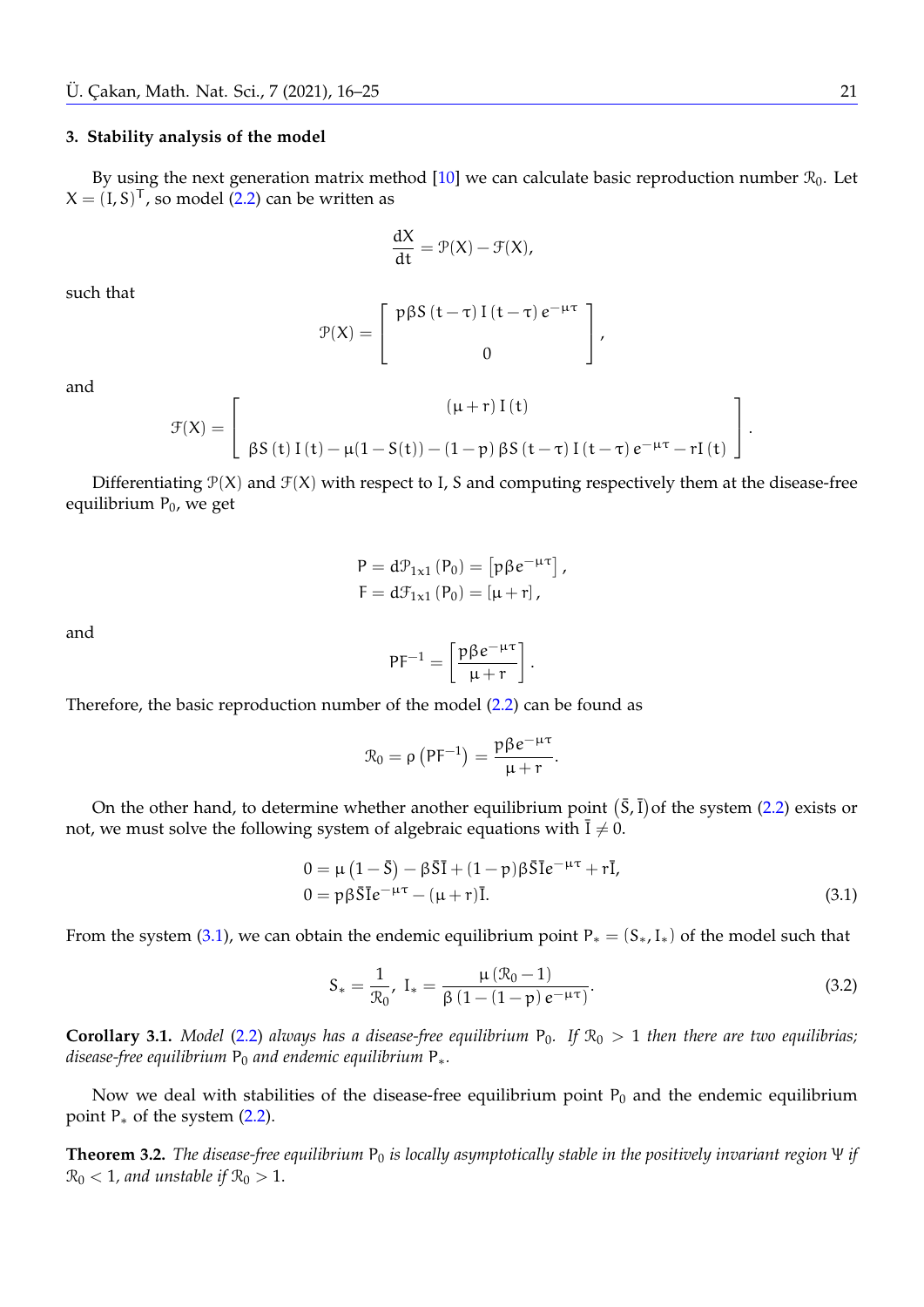*Proof.* The Jacobian matrix at the disease-free equilibrium  $P_0$  of the system [\(2.2\)](#page-4-0) is

$$
J(P_0) = \begin{bmatrix} -\mu & -\beta + (1-p) \beta e^{-\mu \tau} + r \\ 0 & p \beta e^{-\mu \tau} - (\mu + r) \end{bmatrix}.
$$

It can be easily seen that J(P<sub>0</sub>) always has the eigenvalues  $\lambda_1 = -\mu < 0$  and  $\lambda_2 = p\beta e^{-\mu\tau} - (\mu + r)$ . Also  $p\beta e^{-\mu\tau} - (\mu + r) < 0$  for  $\mathcal{R}_0 < 1$ . So the characteristic equation of  $J(P_0)$  has two negative roots. On the other hand, in the case  $\mathcal{R}_0 > 1$ , one of roots of the characteristic equation has positive real part. Therefore, if  $\mathcal{R}_0$  < 1 then the disease-free equilibrium  $P_0$  is locally asymptotically stable; if  $\mathcal{R}_0 > 1$ , is unstable.  $\Box$ 

**Theorem 3.3.** *The disease-free equilibrium point of system* [\(2.2\)](#page-4-0)  $P_0$  *is globally asymptotically stable if*  $\mathcal{R}_0 < 1$ *. Proof.* Let us consider the following nonnegative function:

$$
L(t) = I(t) + p\beta e^{-\mu\tau} \int_{t-\tau}^{t} S(x) I(x) dx.
$$

It is easy see that  $L(t) = 0$  if  $I(t) = I_0$ , and  $S(t) = S_0$ . Differentiating with respect to time yields and considering the fact  $S(t) \leq 1$  then we obtain

$$
\frac{dL}{dt} = I'(t) + p\beta e^{-\mu\tau} (S(t) I(t) - S(t - \tau) I(t - \tau))
$$
\n
$$
= p\beta S(t - \tau) I(t - \tau) e^{-\mu\tau} - (\mu + r) I(t)
$$
\n
$$
+ p\beta e^{-\mu\tau} [S(t) I(t) - S(t - \tau) I(t - \tau)]
$$
\n
$$
= I(t) [p\beta e^{-\mu\tau} S(t) - (\mu + r)]
$$
\n
$$
\leq I(t) [p\beta e^{-\mu\tau} - (\mu + r)]
$$
\n
$$
= I(t)(\mu + r) (\Re \rho - 1).
$$

So we obtain

$$
\frac{dL}{dt} \leqslant 0,
$$

for  $\mathcal{R}_0$  < 1. If the fact  $\frac{dL}{dt} = 0$  at the point  $P_0$  is used, this shows that the function L is a Lyapunov function in Ψ for system [\(2.2\)](#page-4-0). According to LaSalle's Invariance Principle the limit set of each solution is contained in the largest invariant subset of

$$
\left\{(S,I): \frac{dL}{dt}=0\right\}.
$$

Also the largest invariant subset consists only singleton  $P_0$  for  $\mathcal{R}_0 < 1$ . Hence  $P_0$  is globally asymptotically stable.  $\Box$ 

**Theorem 3.4.** *The endemic equilibrium* P<sup>∗</sup> *is locally asymptotically stable in the positively invariant region* Ψ *if*  $\mathcal{R}_0 > 1$ .

*Proof.* The Jacobian matrix at the endemic equilibrium P<sub>∗</sub> of the system [\(2.2\)](#page-4-0) is

$$
J(P_*) = \begin{bmatrix} -\mu - \beta I_* + (1-p) \beta e^{-\mu \tau} I_* & -\beta S_* + (1-p) \beta e^{-\mu \tau} S_* + r \\ p \beta e^{-\mu \tau} I_* & p \beta e^{-\mu \tau} S_* - (\mu + r) \\ = \begin{bmatrix} -\mu - \mu (\mathcal{R}_0 - 1) & \frac{\beta}{\mathcal{R}_0} \left[ (1-p) e^{-\mu \tau} - 1 \right] + r \\ \frac{\mu (\mathcal{R}_0 - 1) p e^{-\mu \tau}}{1 - (1-p) e^{-\mu \tau}} & 0 \end{bmatrix}.
$$

Since  $\mathcal{R}_0 > 1$ , it can be easily seen that tr  $(J(P_*)) = -\mu - \mu(\mathcal{R}_0 - 1) < 0$ . Also taking into account that  $(1-p) e^{-\mu \tau} < 1$  then we obtain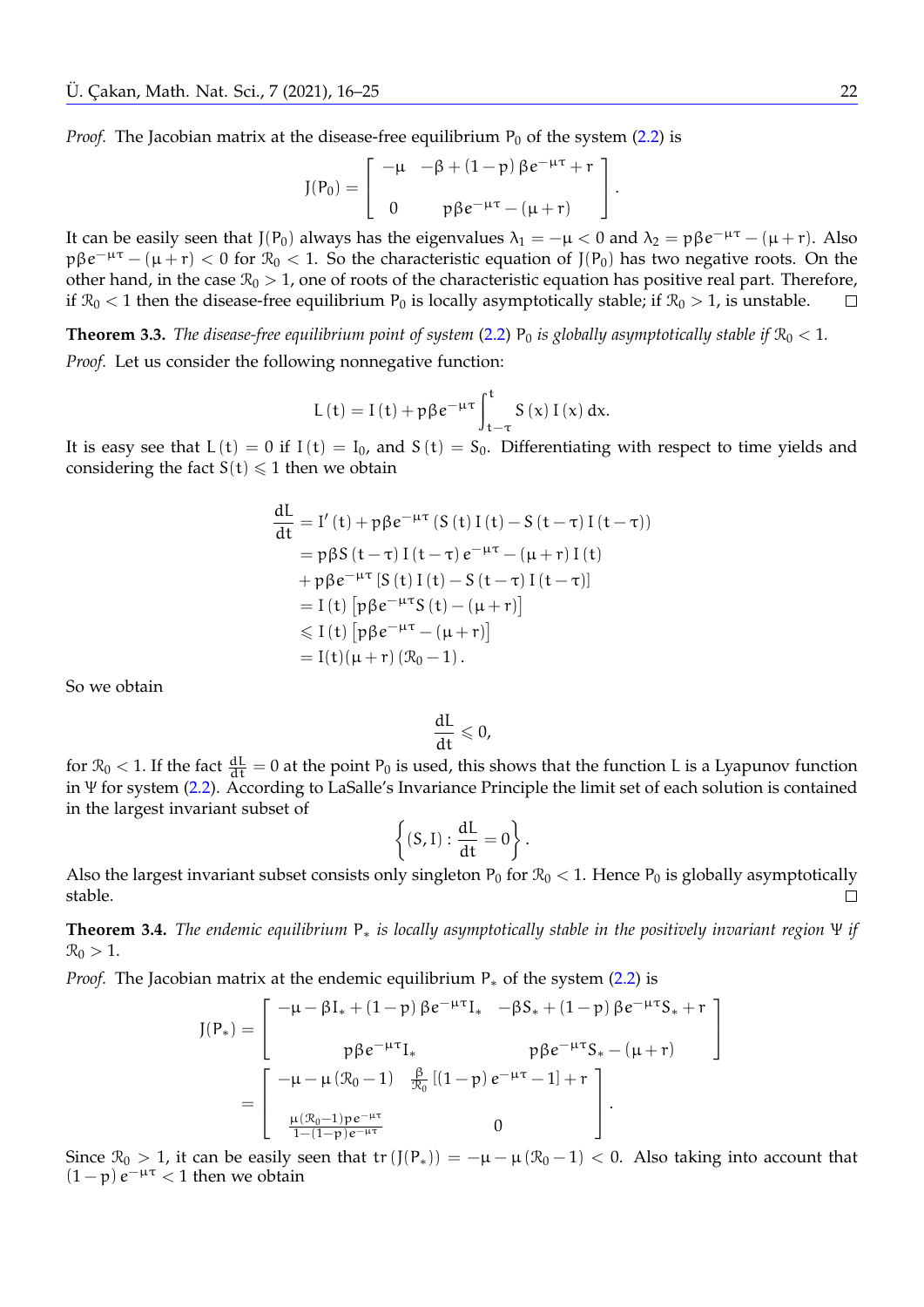$$
det (J(P_{*})) = \frac{\beta \mu (\mathcal{R}_{0} - 1) p e^{-\mu \tau}}{\mathcal{R}_{0}} + \frac{r \mu (\mathcal{R}_{0} - 1) p e^{-\mu \tau}}{(1 - p) e^{-\mu \tau} - 1}
$$
  
=  $p e^{-\mu \tau} \mu (\mathcal{R}_{0} - 1) \left( \frac{\beta}{\mathcal{R}_{0}} + \frac{r}{(1 - p) e^{-\mu \tau} - 1} \right)$   
=  $p e^{-\mu \tau} \mu (\mathcal{R}_{0} - 1) \left( \frac{\mu + r}{p e^{-\mu \tau}} + \frac{r}{(1 - p) e^{-\mu \tau} - 1} \right)$   
=  $\mu (\mathcal{R}_{0} - 1) \left( \frac{(\mu + r) (e^{-\mu \tau} - 1) - \mu p e^{-\mu \tau}}{(1 - p) e^{-\mu \tau} - 1} \right) > 0.$ 

So the characteristic equation of J(P<sub>\*</sub>) has two negative roots. Therefore, if  $\mathcal{R}_0 > 1$  then the disease-free equilibrium P<sup>∗</sup> is locally asymptotically stable.

On the other hand we focus the persistence of the model [\(2.2\)](#page-4-0) for  $\mathcal{R}_0 > 1$ . Before starting to do this, it may be necessary to remember some concepts about the persistence which is a property of dynamical systems that describe the long-term behavior of the solutions.

<span id="page-7-1"></span>**Definition 3.5.** [\[28\]](#page-9-26) Let X be nonempty set,  $\rho : X \to \mathbb{R}_+$  and  $\Phi : \mathbb{R}_+ \times X \to X$  be a semiflow. Then

1. Φ is called uniformly weakly  $\rho$ -persistent, if there exists some  $\varepsilon > 0$  such that

$$
\limsup_{t\to\infty}\rho\left(\Phi\left(t,x\right)\right)>\varepsilon,
$$

for all  $x \in X$  and  $\rho(x) > 0$ .

2. Φ is called uniformly strongly  $\rho$ -persistent, if there exists some  $\varepsilon > 0$  such that

$$
\liminf_{t\to\infty}\rho\left(\Phi\left(t,x\right)\right)>\varepsilon,
$$

for all  $x \in X$  and  $\rho(x) > 0$ .

3. A set  $M \subset X$  is called weakly  $\rho$ -repelling if there is no  $x \in X$  such that  $\rho(x) > 0$  and  $\Phi(t, x) \to M$ as  $t \to \infty$ .

<span id="page-7-0"></span>**Theorem 3.6.** *Let* Φ *be the semiflow on* Ψ*, defined by unique global solutions. Also let the persistence function*  $\rho : \Psi \to \mathbb{R}_+$  *be defined as*  $\rho(x) = x_2(0)$ *. Then*  $\Phi$  *is uniformly strongly*  $\rho$ *-persistent for*  $\mathcal{R}_0 > 1$ *.* 

*Proof.* Firstly let us divide the invaryant set Ψ to nonintersecting two parts as

 $\Psi_0 = {\mathbf{x} \in \Psi : \rho(\mathbf{x}) = 0}$  and  $\Psi_+ = \Psi \setminus \Psi_0$ .

Assume that there exists  $x \in \Psi$  such that  $\rho(x) > 0$  and lim <sup>t</sup>→<sup>∞</sup>  $\Phi(t, x) = P_0$ , that is  $x_2(0) = I(0) > 0$  and I(t) → 0 as t → ∞. This means that for any  $ε > 0$  there exists a  $T_1 > 0$  such that  $βI(t) < ε$  for all  $t > T_1$ . Also, in view of  $\mathcal{R}_0 > 1$ , there exists a  $T_2 > 0$  such that

$$
\sup_{t>T_2}\frac{I(t+\tau)}{I(t)}<\mathcal{R}_0.
$$

On the other hand, since S and I are nonnegative and smaller than 1 we can write

$$
S'(t) = \mu(1 - S(t)) - \beta S(t) I(t) + (1 - p) \beta S(t - \tau) I(t - \tau) e^{-\mu \tau} + rI(t)
$$
  
\n
$$
\geq \mu(1 - S(t)) - \beta S(t) I(t)
$$
  
\n
$$
\geq \mu(1 - S(t)) - \beta I(t),
$$

from [\(2.2\)](#page-4-0). Then we get  $S'(t) \ge \mu(1-S(t)) - \varepsilon$  for  $t > T_1$  and so

$$
\liminf_{t\to\infty}S\left(t\right)\geqslant1-\frac{\epsilon}{\mu}.
$$

From the last relation we conclude that there exists at least one  $T_3 > T_2$  such that

$$
S(t) \mathcal{R}_0 - \frac{I(t+\tau)}{I(t)} > 0,
$$

holds for  $t > T_3$ . So, if we choose T as  $T = max\{T_1, T_3\}$  then we have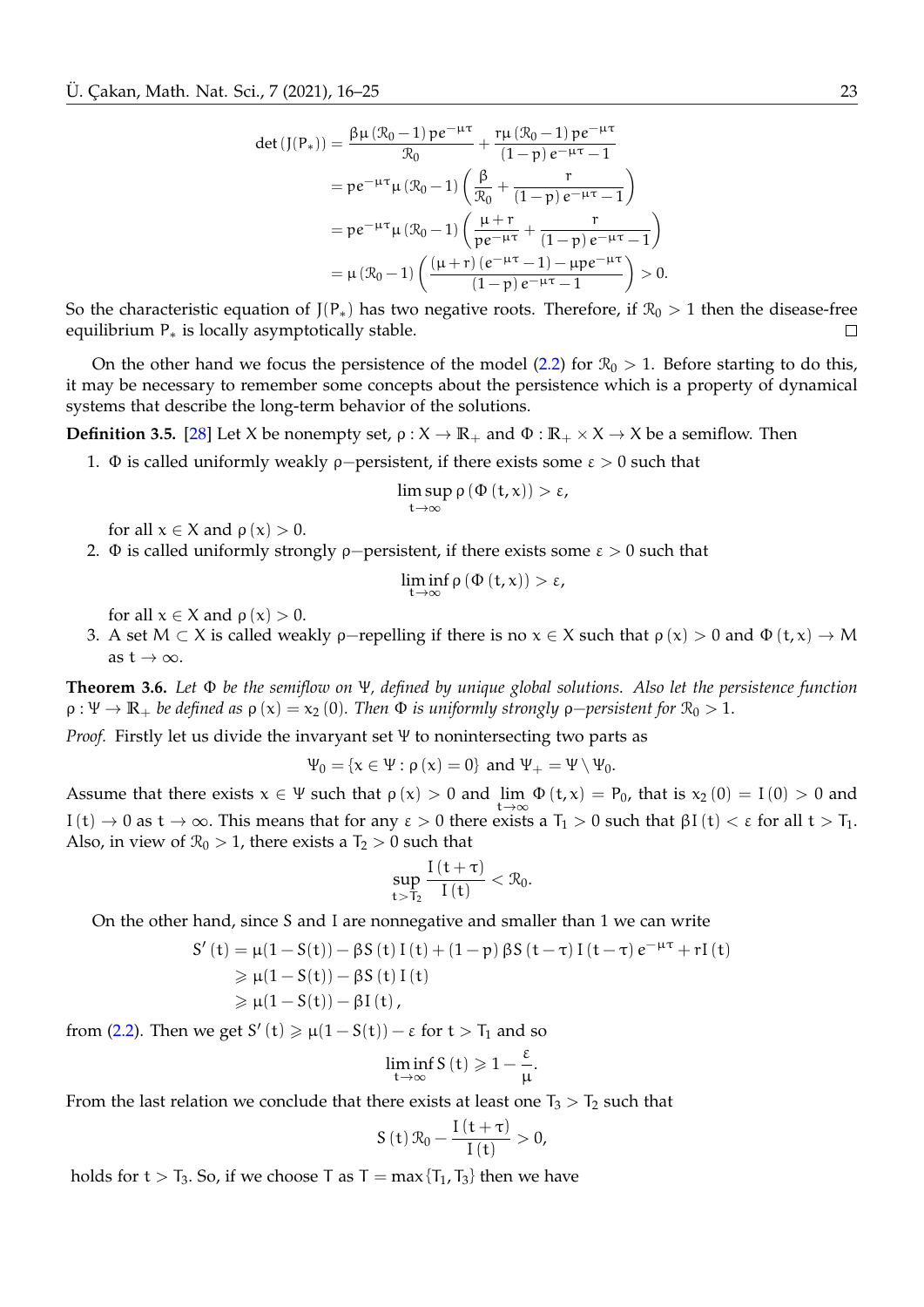$$
I'(t+\tau) = p\beta S(t) I(t) e^{-\mu\tau} - (\mu + r) I(t+\tau)
$$
  
=  $(\mu + r) I(t) \left( \frac{p\beta S(t) e^{-\mu\tau}}{\mu + r} - \frac{I(t+\tau)}{I(t)} \right)$   
=  $(\mu + r) I(t) \left( S(t) \mathcal{R}_0 - \frac{I(t+\tau)}{I(t)} \right) > 0.$ 

for  $t > T$ . It can be easly seen that this result contradicts with the assumption  $I(0) > 0$  and  $I(t) \rightarrow 0$  as  $t \to \infty$ . This means that the set {P<sub>0</sub>} ⊂ Ψ is weakly ρ–repelling. Taking into account that the sets  $\Psi_0$  and  $Ψ_+$  are forward invariant under Φ, it can be conclude that Φ is uniformly weakly  $ρ$ -persistent by using the method in [\[3\]](#page-9-18). Finally we can state that Φ is uniformly strongly ρ−persistent from the similar case given in [\[3\]](#page-9-18). П

#### **4. Conclusion**

As is known, transitions between integral equations and differential equations are possible. Thus, in the mathematical modeling of real life problems, besides differential equations, integral equations can be widely used.

In this study, in which the spread of epidemic diseases in which immunity does not occur after recovery with the incubation period has been mathematically analyzed, a compartmental model has been introduced with the appropriate choosing of known functions in an integral equation.

Unlike the assumption that all exposed individuals transfer to the infectious class, which is valid in classical SEIS models, in the model presented in this study, after the incubation period, exposed individuals either transfer to the infectious class (at rate p ) or return to the susceptible class (at rate  $1 - p$ ).

After the equilibrium points and the basic reproduction number have been obtained, stability of the presented model has been analyzed. It has been proven that the disease-free equilibrium point is locally and globally stable. It has also been shown that the endemic equilibrium point is uniformly strongly ρ−persistent, as well as its local stability. In the model, it is assumed that individuals exposed to the pathogen become infectious at a certain rate (p) at the end of the incubation period (τ) and the remaining individuals transfer to the susceptible class again.

Let we consider a population with the assumptions; N  $(t)$  =  $7 \times 10^7$ ,  $\mu$  = 0.000015,  $\beta$  =  $5 \times 10^{-6}$ ,  $r = 0.2$  and  $\tau = 14$ . Then the course of the number of infectious for different values of the p with the estimated choosing of parameters has been presented in the simulation below. The figures have been obtained by using the Wolfram Mathematica 12.1 with "NDSolve" code.



Figure 1: Effect of different values of p.